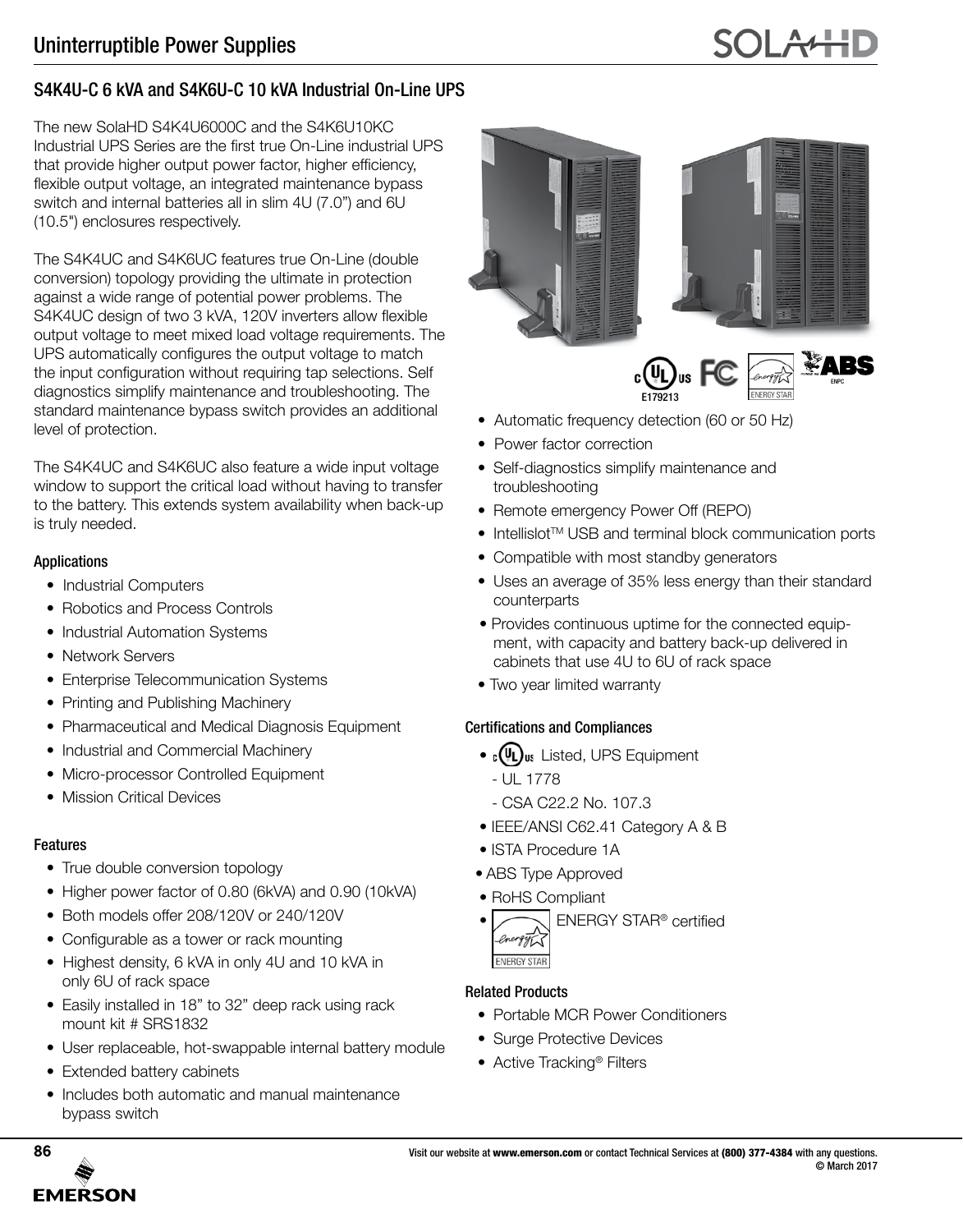# S4K 6 and 10 kVA Specifications

## **Table 1: UPS Specifications**

|                                          | <b>Model Number</b>                                                                                                            |                                                              |  |  |  |  |  |
|------------------------------------------|--------------------------------------------------------------------------------------------------------------------------------|--------------------------------------------------------------|--|--|--|--|--|
| <b>Parameters</b>                        | <b>S4K4U6000C</b>                                                                                                              | S4K6U10KC                                                    |  |  |  |  |  |
| Rating                                   | 4800 W/6000 VA                                                                                                                 | 9000 W/10000 VA                                              |  |  |  |  |  |
|                                          | Dimensions, W x D x H, in. (mm)                                                                                                |                                                              |  |  |  |  |  |
| <b>Unit</b>                              | 6.80 x 26.10 x 16.90 (173.0 x 662.0 x 430.0)                                                                                   | 10.30 x 26.50 x 16.90<br>$(261.0 \times 672.0 \times 430.0)$ |  |  |  |  |  |
| <b>Shipping</b>                          | 16.70 x 32.80 x 24.10<br>13.20 x 33.10 x 26.10 (336.0 x 842.0 x 662.0)<br>$(424.0 \times 832.0 \times 612.0)$                  |                                                              |  |  |  |  |  |
| Weight, Ibs. (kg)                        |                                                                                                                                |                                                              |  |  |  |  |  |
| <b>Unit</b>                              | 56.2 (25.50)<br>78.3 (35.50)                                                                                                   |                                                              |  |  |  |  |  |
| <b>Shipping</b>                          | 70.5 (32.00)                                                                                                                   | 92.6 (42.00)                                                 |  |  |  |  |  |
|                                          | <b>Input AC Parameters</b>                                                                                                     |                                                              |  |  |  |  |  |
| <b>Nominal Operating Frequency</b>       | 50 or 60 Hz (Factory default is 60 Hz)                                                                                         |                                                              |  |  |  |  |  |
| <b>Factory Default Vac</b>               | 120/208 Vac @ 120°                                                                                                             |                                                              |  |  |  |  |  |
| L1-L2 Factory Default Input Phase Angle  | $120^{\circ}$ C                                                                                                                |                                                              |  |  |  |  |  |
| <b>Allowable Input Phase Angle</b>       | 120, 180, 240 degrees; auto-sensing on application of alternating current<br>(Restrictions for L-N voltage other than 120 Vac) |                                                              |  |  |  |  |  |
| Factory Default L1-N, L2-N Vac           | 120 Vac nominal                                                                                                                |                                                              |  |  |  |  |  |
| User Configurable L1-N, L2-N Vac         | 100/110/115/120/127 Vac (Can be modified with configuration program)                                                           |                                                              |  |  |  |  |  |
| Input Frequency w/o Battery Operation    | 40-70 Hz                                                                                                                       |                                                              |  |  |  |  |  |
| <b>Input Power Connection</b>            | Hardwire terminal block $3W + G (L-L-N-G)$                                                                                     |                                                              |  |  |  |  |  |
| L1-N, L2-N Maximum Allowable Vac         | 150 Vac                                                                                                                        |                                                              |  |  |  |  |  |
|                                          | <b>Output AC Parameters</b>                                                                                                    |                                                              |  |  |  |  |  |
| <b>Factory Default Vac</b>               | 120/208 Vac @ 120°C                                                                                                            |                                                              |  |  |  |  |  |
| L1-L2 Factory Default Output Phase Angle | $120^{\circ}$ C                                                                                                                |                                                              |  |  |  |  |  |
| <b>Allowable Output Phase Angle</b>      | 120, 180, 240 degrees; auto-sensing on initial application of input alternating current                                        |                                                              |  |  |  |  |  |
| Factory Default L1-N, L2-N Vac           | 120 Vac nominal                                                                                                                |                                                              |  |  |  |  |  |
| User Configurable L1-N, L2-N Vac         | 100/110/115/120/127 Vac, ±2%                                                                                                   |                                                              |  |  |  |  |  |
| L1-N, L2-N Overload Rating               |                                                                                                                                |                                                              |  |  |  |  |  |
| 105% to 130%                             | 1 minute                                                                                                                       |                                                              |  |  |  |  |  |
| 131% to 150%                             | 10 seconds                                                                                                                     |                                                              |  |  |  |  |  |
| 151% to 200%                             | 1 second                                                                                                                       |                                                              |  |  |  |  |  |
| >200% (impact load)                      | At least 5 cycles                                                                                                              |                                                              |  |  |  |  |  |

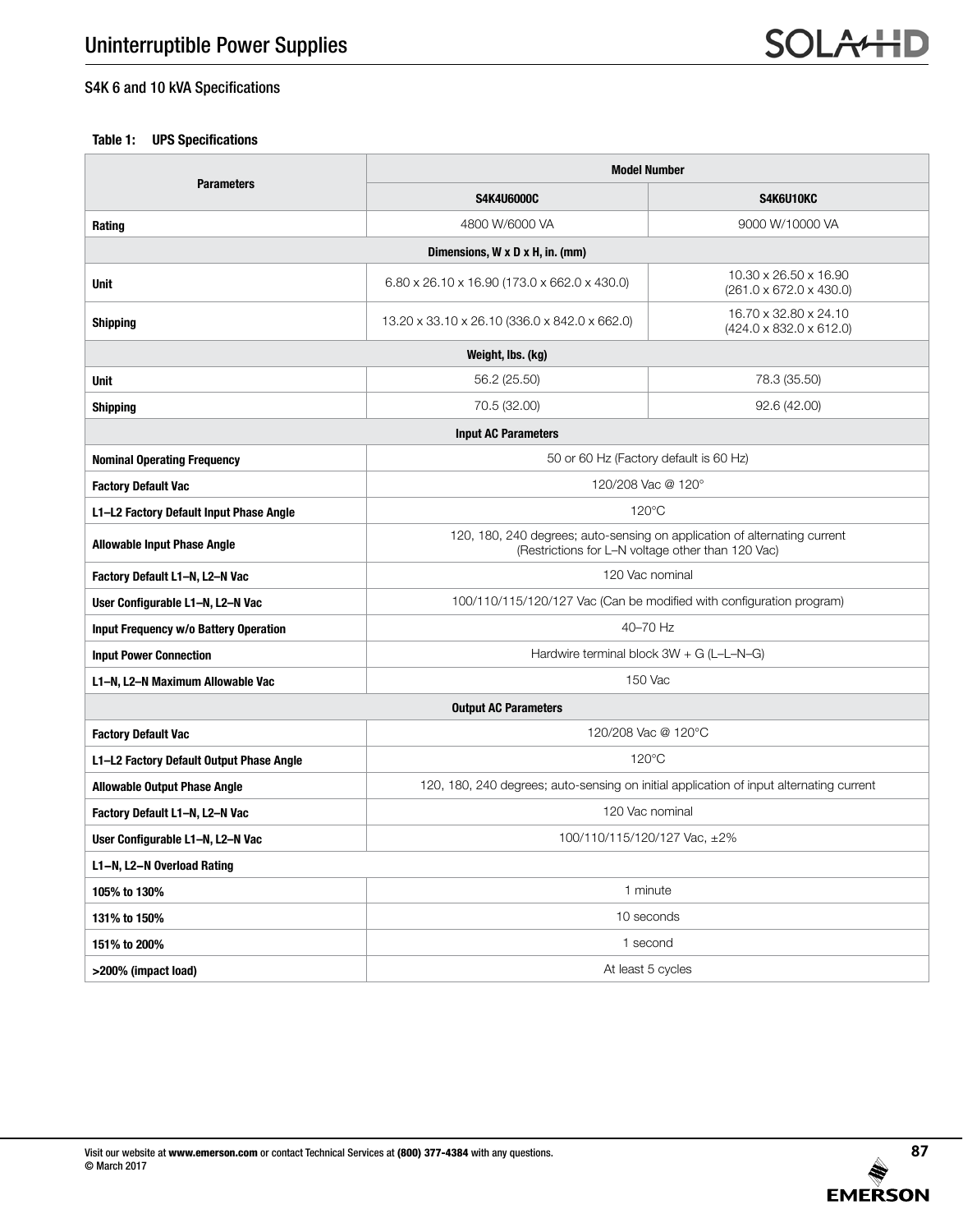## S4K 6 and 10 kVA Specifications - continued

#### **Table 2: UPS Specifications**

|                                   | <b>Model Number</b>                                                     |           |  |  |  |  |
|-----------------------------------|-------------------------------------------------------------------------|-----------|--|--|--|--|
| <b>Parameters</b>                 | <b>S4K4U6000C</b>                                                       | S4K6U10KC |  |  |  |  |
| <b>Bypass Protection Limits</b>   |                                                                         |           |  |  |  |  |
| <b>Disable Bypass Operation</b>   | If input voltage exceeds $\pm 15\%$ of the nominal voltage              |           |  |  |  |  |
| <b>Re-enable Bypass Operation</b> | If input voltage returns to within $\pm 10\%$ of nominal output voltage |           |  |  |  |  |
| <b>Disable Bypass Operation</b>   | When the input frequency prevents synchronous operation                 |           |  |  |  |  |
| <b>Environmental Requirements</b> |                                                                         |           |  |  |  |  |
| <b>Operating Temperature</b>      | 0°C to +40°C; see Table 11 for operating temperature parameters         |           |  |  |  |  |
| <b>Storage Temperature</b>        | $-15^{\circ}$ C to $+50^{\circ}$ C                                      |           |  |  |  |  |
| <b>Relative Humidity</b>          | 0% to 95%, non-condensing                                               |           |  |  |  |  |
| <b>Operating Elevation</b>        | Up to 10,000 ft. [3,000 m]                                              |           |  |  |  |  |
| <b>Audible Noise</b>              | <55 dBA @ 3.2 ft. [1 m] rear; <50 dBA @ 3.2 ft. [1 m] front & sides     |           |  |  |  |  |
| <b>Standards</b>                  |                                                                         |           |  |  |  |  |
| <b>EMC</b>                        | FCC Part 15, Subpart B, Class A, FCC Class A                            |           |  |  |  |  |

#### **Table 3: Operating Temperature Parameters**

|                            | <b>Model Number</b> |                   |  |  |
|----------------------------|---------------------|-------------------|--|--|
| <b>Ambient Temperature</b> | S4K4U6000C          | S4K6U10KC         |  |  |
| pf @ 30°C ±3°C             | 0.8 <sub>pf</sub>   | 0.9 <sub>pf</sub> |  |  |
| pf @ 40°C ±3°C             | 0.8 <sub>pf</sub>   | 0.8 <sub>pf</sub> |  |  |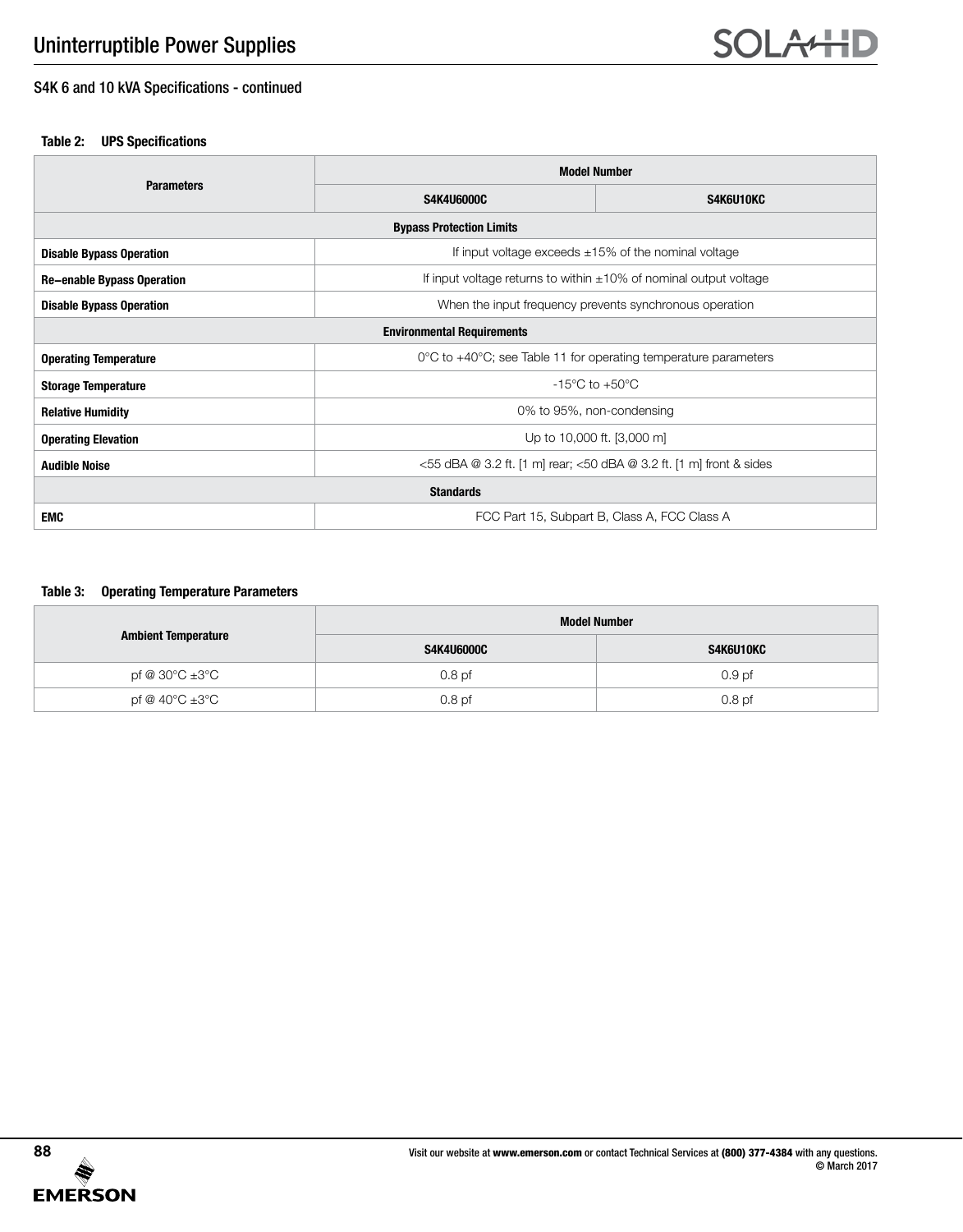### **Table 4: Internal Battery Specifications**

|                                   | <b>Model Number</b>                                            |                                              |  |  |  |  |  |
|-----------------------------------|----------------------------------------------------------------|----------------------------------------------|--|--|--|--|--|
| <b>Parameters</b>                 | S4K144INTBATC                                                  | S4K288INTBATC                                |  |  |  |  |  |
| <b>Used with UPS Models</b>       | S4K4U6000C                                                     | S4K6U10KC                                    |  |  |  |  |  |
| Dimensions, W x D x H, in. (mm)   |                                                                |                                              |  |  |  |  |  |
| <b>Unit</b>                       | 2.80 x 19.30 x 8.10 (70.0 x 490.0 x 206.0)                     | 5.30 x 19.70 x 8.10 (135.0 x 500.0 x 207.0)  |  |  |  |  |  |
| <b>Shipping</b>                   | 12.20 x 23.70 x 10.30 (310.0 x 602.0 x 262.0)                  | 12.20 x 23.90 x 9.50 (310.0 x 607.0 x 242.0) |  |  |  |  |  |
|                                   | Weight, Ibs. (kg)                                              |                                              |  |  |  |  |  |
| <b>Unit</b>                       | 75.8 (34.40)                                                   | 71.1 (32.30)                                 |  |  |  |  |  |
| <b>Shipping</b>                   | 81.1 (36.80)<br>76.4 (34.70)                                   |                                              |  |  |  |  |  |
|                                   | <b>Battery Parameters</b>                                      |                                              |  |  |  |  |  |
| <b>Type</b>                       | Valve-regulated, non-spillable, flame retardant, lead acid     |                                              |  |  |  |  |  |
| Qty x V x Rating                  | $2 \times 6 \times 12$ V x 9.0 Ah<br>2 x 12 x 12 V x 9.0 Ah    |                                              |  |  |  |  |  |
| <b>Battery Mfr./Part Number</b>   | CSB type UPS12460F2                                            |                                              |  |  |  |  |  |
| <b>Back-up Time</b>               | See Table 8                                                    |                                              |  |  |  |  |  |
| <b>Recharge Time</b>              | 3 hours to 90% capacity after full discharge into 100% load    |                                              |  |  |  |  |  |
| <b>Environmental Requirements</b> |                                                                |                                              |  |  |  |  |  |
| <b>Operating Temperature</b>      | $0^{\circ}$ C to $+40^{\circ}$ C                               |                                              |  |  |  |  |  |
| <b>Storage Temperature</b>        | $-15^{\circ}$ C to $+50^{\circ}$ C                             |                                              |  |  |  |  |  |
| <b>Relative Humidity</b>          | 0% to 95%, non-condensing                                      |                                              |  |  |  |  |  |
| <b>Operating Elevation</b>        | Up to 10,000 ft. [3,000 m] at $+40^{\circ}$ C without derating |                                              |  |  |  |  |  |

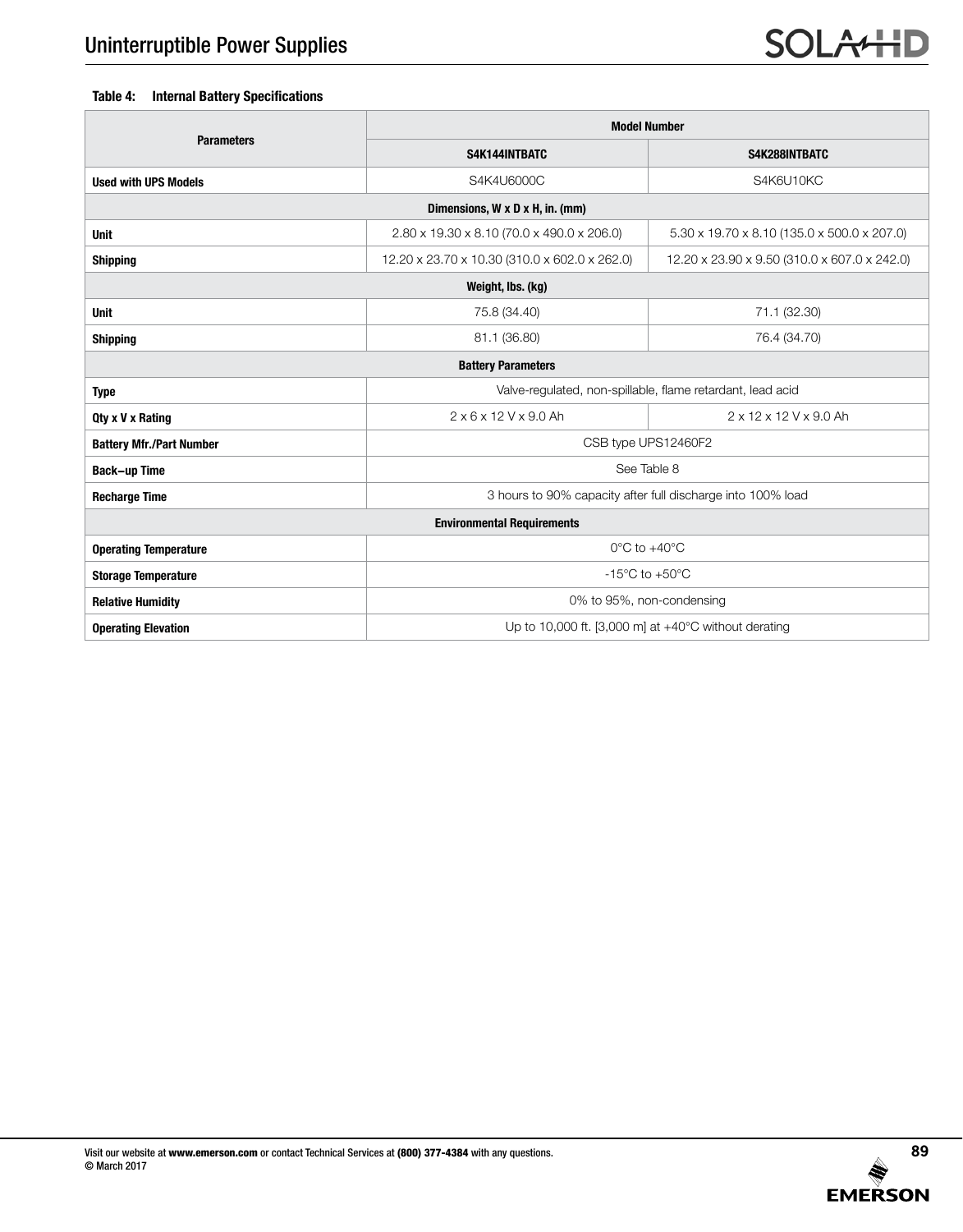#### **Table 5: External Battery Cabinet Specifications**

|                                   | <b>Model Number</b>                                                                            |              |  |  |  |  |  |
|-----------------------------------|------------------------------------------------------------------------------------------------|--------------|--|--|--|--|--|
| <b>Parameters</b>                 | S4K144BATC                                                                                     | S4K288BATC   |  |  |  |  |  |
| <b>Used with UPS Models</b>       | S4K4U6000C                                                                                     | S4K6U10KC    |  |  |  |  |  |
| Dimensions, W x D x H, in. (mm)   |                                                                                                |              |  |  |  |  |  |
| Unit (with bezel)                 | 3.30 x 26.10 x 16.90 (85.0 x 662.0 x 430.0)<br>6.80 x 26.50 x 16.90 (173.0 x 672.0 x 430.0)    |              |  |  |  |  |  |
| <b>Shipping</b>                   | 25.80 x 34.30 x 12.30 (655.0 x 872.0 x 312.0)<br>13.20 x 33.10 x 24.50 (336.0 x 842.0 x 622.0) |              |  |  |  |  |  |
|                                   | Weight, Ibs. (kg)                                                                              |              |  |  |  |  |  |
| <b>Unit</b>                       | 99.9 (45.30)                                                                                   | 29.8 (13.50) |  |  |  |  |  |
| <b>Shipping</b>                   | 110.2 (50.00)<br>44.1 (20.00)                                                                  |              |  |  |  |  |  |
| <b>Battery Parameters</b>         |                                                                                                |              |  |  |  |  |  |
| <b>Type</b>                       | Valve-regulated, non-spillable, flame retardant, lead acid                                     |              |  |  |  |  |  |
| Qty x V x Rating                  | 2 x 6 x 12 V x 9.0 Ah<br>2 x 12 x 12 V x 9.0 Ah                                                |              |  |  |  |  |  |
| <b>Battery Mfr./Part Number</b>   | CSB type UPS12460F2                                                                            |              |  |  |  |  |  |
| <b>Back-up Time</b>               | See Table 8                                                                                    |              |  |  |  |  |  |
| <b>Environmental Requirements</b> |                                                                                                |              |  |  |  |  |  |
| <b>Operating Temperature</b>      | $0^{\circ}$ C to $+40^{\circ}$ C                                                               |              |  |  |  |  |  |
| <b>Storage Temperature</b>        | $-15^{\circ}$ C to $+50^{\circ}$ C                                                             |              |  |  |  |  |  |
| <b>Relative Humidity</b>          | 0% to 95%, non-condensing                                                                      |              |  |  |  |  |  |
| <b>Operating Elevation</b>        | Up to 10,000 ft. [3,000 m] at $+40^{\circ}$ C without derating                                 |              |  |  |  |  |  |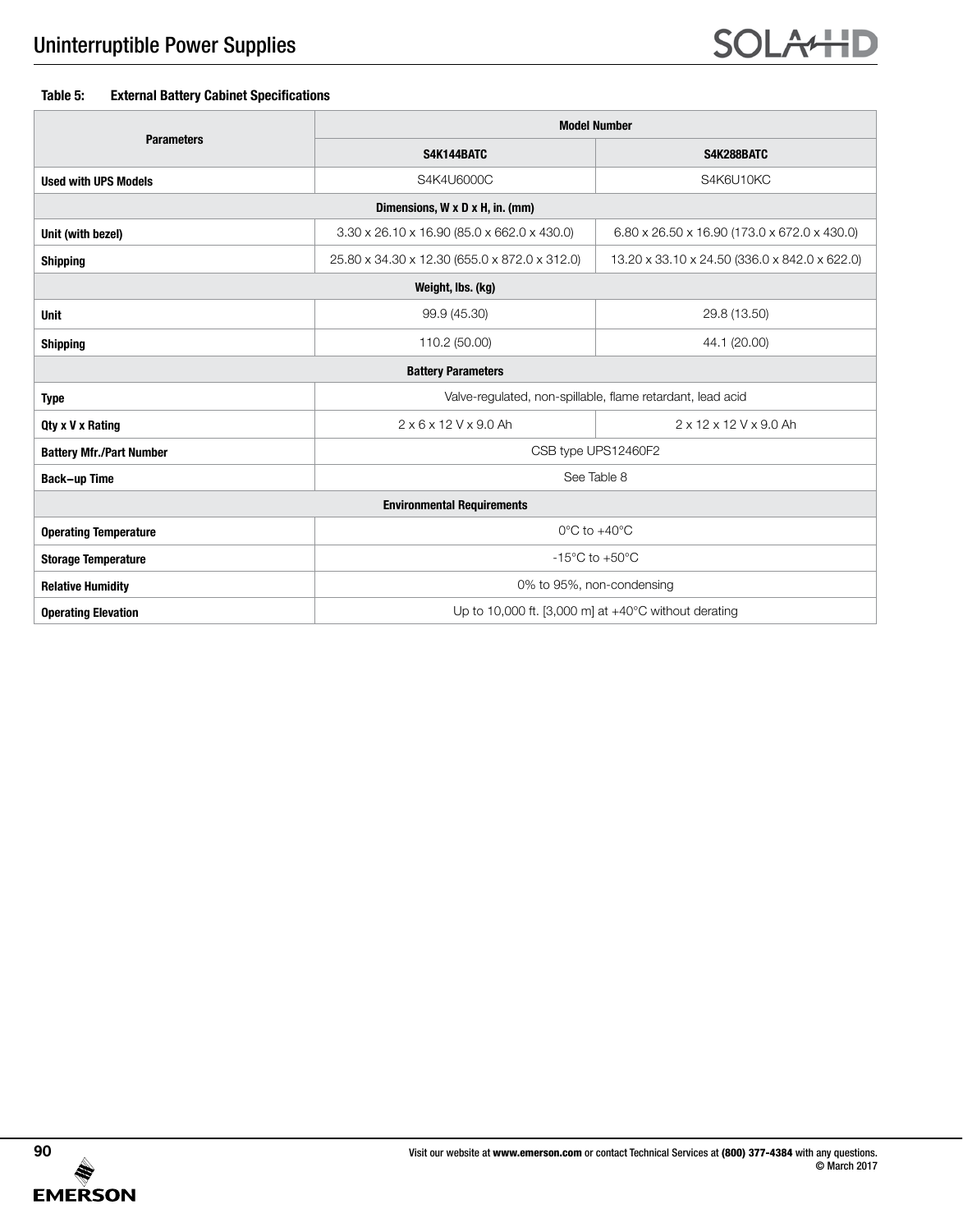### **Table 6: Power Distribution Specifications for S4K4U6000C**

|                                           | <b>Model Number</b>                                                   |                                               |                                              |                             |                             |                                           |                              |                  |  |
|-------------------------------------------|-----------------------------------------------------------------------|-----------------------------------------------|----------------------------------------------|-----------------------------|-----------------------------|-------------------------------------------|------------------------------|------------------|--|
| <b>Parameters</b>                         | S4KPAD2-<br><b>HDWRC</b>                                              | S4KPAD2-<br><b>HDWR-MBSC*</b>                 | S4KPAD2-<br>001C                             | S4KPAD2-<br><b>002C</b>     | S4KPAD2-<br><b>003C</b>     | S4KPAD2-<br>004C                          | S4KPAD2-<br>005C             | S4KPAD2-<br>006C |  |
| Dimensions, W x D x H, in. (mm)           |                                                                       |                                               |                                              |                             |                             |                                           |                              |                  |  |
| <b>Unit</b>                               | 5.20 x 15.50 x 3.50 (132.0 x 393.0 x 88.0)                            |                                               |                                              |                             |                             |                                           |                              |                  |  |
| <b>Shipping</b>                           | $9.50 \times 20.70 \times 9.10$ (242.0 $\times$ 527.0 $\times$ 230.0) |                                               |                                              |                             |                             |                                           |                              |                  |  |
|                                           |                                                                       |                                               |                                              | Weight, Ibs. (kg)           |                             |                                           |                              |                  |  |
| <b>Unit</b>                               | 5.1(2.30)                                                             | 6.0(2.70)                                     | 8.8(4.00)                                    | 8.6(3.90)                   | 8.6(3.90)                   | 9.9(4.50)                                 | 10.6 (4.80)                  | 9.5(4.30)        |  |
| <b>Shipping</b>                           | 7.3(3.30)                                                             | 8.2(3.70)                                     | 11.0(5.00)                                   | 10.8(4.90)                  | 10.8(4.90)                  | 12.1(5.50)                                | 12.8 (5.80)                  | 11.7(5.30)       |  |
| <b>Electrical Specifications</b>          |                                                                       |                                               |                                              |                             |                             |                                           |                              |                  |  |
| <b>Amp Rating</b>                         | 30 A 2-pole input breaker                                             |                                               |                                              |                             |                             |                                           |                              |                  |  |
| <b>Input Power</b><br><b>Connections</b>  |                                                                       | Hardwire terminal block<br>$3W + G (L-L-N-G)$ | (1) L14-30R on a 300 mm cord                 |                             |                             |                                           |                              |                  |  |
| <b>Output Power</b><br><b>Connections</b> |                                                                       | Hardwire terminal block<br>$3W + G (L-L-N-G)$ | $(4)$ 5-20R<br>$(1) L14-30R$<br>$(1)$ L6-30R | $(2)$ 5-20R<br>$(2)$ L6-20R | $(4) 5-20R$<br>$(2)$ L6-30R | $(4)$ L5-20R<br>$(2)$ L <sub>5</sub> -30R | $(4)$ L5-20R<br>$(2)$ L6-30R | $(4)$ L6-20R     |  |

\* Standard on S4K4U6000C units